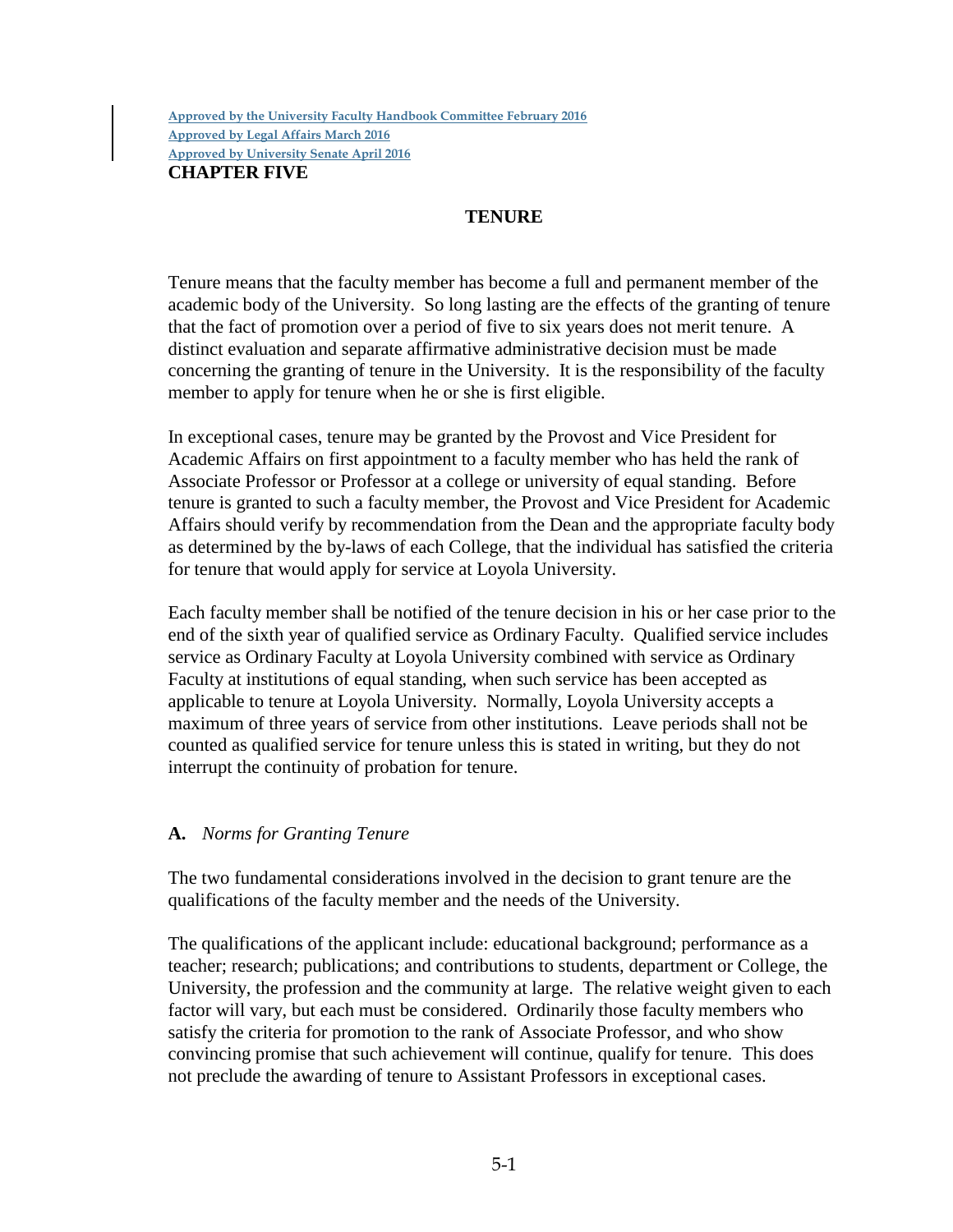The other fundamental consideration in the granting of tenure must be the long-term needs of the University. An individual who qualifies will be granted tenure if his or her services are, and probably will continue to be, needed by the University, and if his or her tenure grant is in accord with the financial priorities of the University. Tenure appointments should be consistent with the academic plans of the College or department.

## **B.** *Procedure for Deciding Tenure*

Each year, on or before March1, the Provost and Vice President for Academic Affairs shall notify the several Deans of those faculty members who are to be considered for tenure decisions in the following academic year. Each Dean will immediately give the faculty members (1) written notice that they are to be considered for tenure in the following academic year; (2) any existing university, college or department criteria for tenure; and (3) information concerning the tenure evaluation process. This notification shall afford the faculty member time to prepare materials relevant to adequate consideration of his or her qualifications. In the College of Humanities Arts and Natural Sciences, the tenured members of the dDepartment or school shall review these and other relevant materials prior to November 1, and submit their recommendation and their rationale in writing to the College Rank and Tenure Committee, to the Dean, and to the candidate for tenure by November 1. It is the responsibility of the faculty member or his/her departmental representative to submit all such materials to the college Rank and Tenure Committee on or before November 1. The College Rank and Tenure Committee shall notify the candidate upon receipt of materials.

A faculty member may elect to apply for tenure in an earlier year, in accordance with the provisions set forth in this section. Applicants for early tenure must show exceptional accomplishments. The denial of tenure in an earlier year shall not prejudice a faculty member's case for tenure in a subsequent year.

The primary evaluation of an applicant for tenure is made by the College Rank and Tenure Committee. This Committee will restrict its considerations to the qualifications of the applicant. This Committee's recommendation is given the greatest weight in the final decision. The College Rank and Tenure Committee shall meet to discuss and vote on each case. Votes on tenure decisions shall be taken by secret ballot at a meeting at which discussion of the candidate is held. To achieve a recommendation for tenure, a majority of the College Rank and Tenure Committee must vote in favor of awarding tenure. Failure to secure such a favorable recommendation does not prejudice a reconsideration of the case at the discretion of the College Rank and Tenure Committee.

All deliberations within the Committee shall be kept confidential.

The College Rank and Tenure Committee will begin review on or before November 1 of each year. Each College Rank and Tenure Committee shall have the discretion to solicit other information that it deems pertinent to adequate consideration of the cases under review. Following thorough review of all information, the College Rank and Tenure Committee will send its recommendation and its rationale in writing and the entire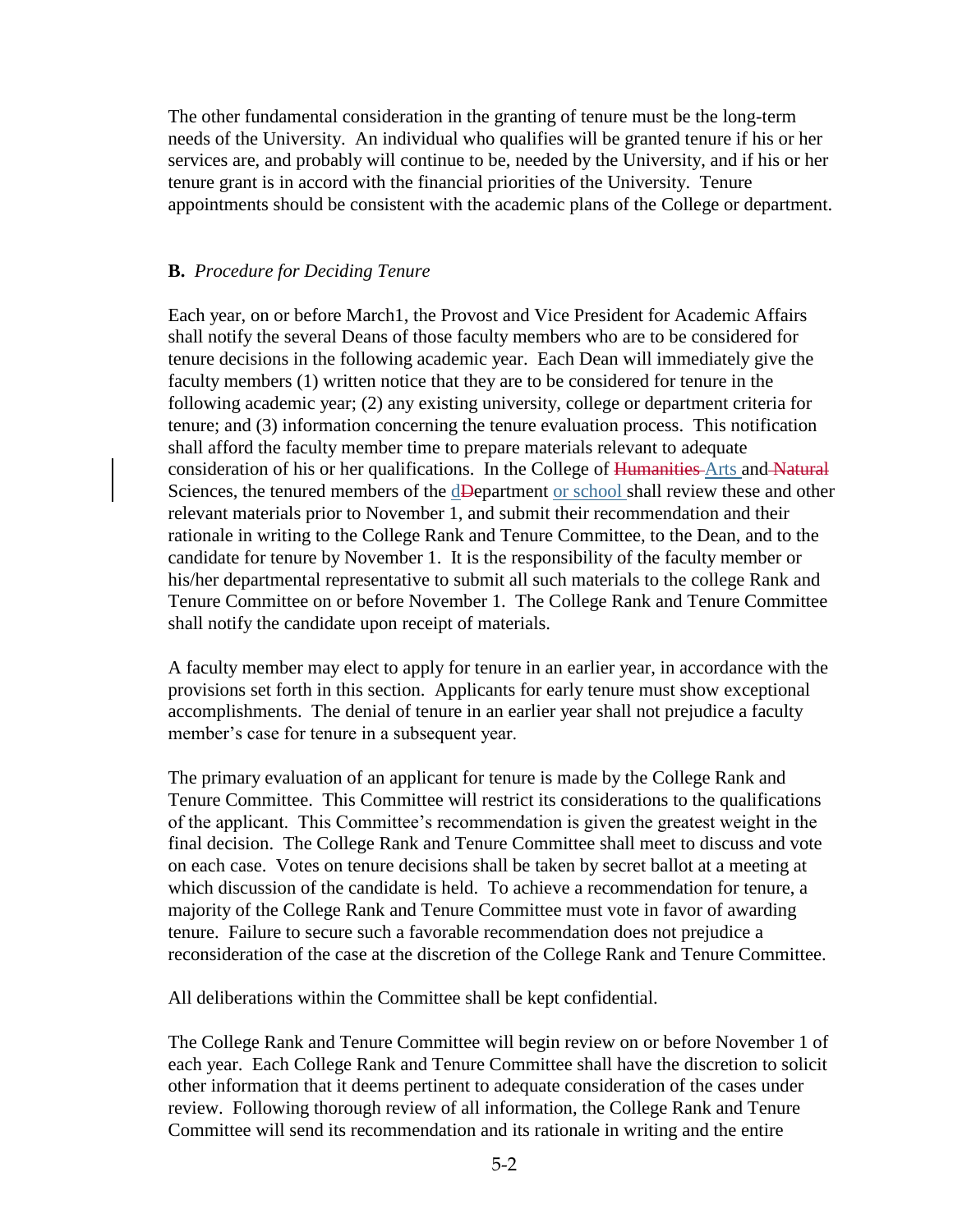written record to the Dean and the candidate for tenure on or before January 1.

Revised Text – BOT approved May 20, 2011

In the case of a negative recommendation by the College Rank and Tenure Committee, the candidate may, within ten business days from the time written notice of the recommendation is sent to the candidate, submit a written request for reconsideration with reasons and supporting documents as appropriate. If the candidate requests reconsideration, the College Rank and Tenure Committee must complete its consideration of the petition for reconsideration and submit its written report to the Dean and the candidate within ten business days from the date the request for reconsideration is sent. On or before February 15, the Dean appends his or her recommendation and his or her rationale in writing and sends the entire written record to the Vice President for Academic Affair, to the candidate for tenure and to the College Rank and Tenure Committee.

If the College Rank and Tenure Committee, the Dean, and the Provost and Vice President for Academic Affairs, after consultation with the President, agree, the case is settled and the candidate for tenure shall be so informed in writing by the Provost and Vice President for Academic Affairs, no later than April 1. In the case where one or more of the parties votes against granting tenure, tenure is denied, and the candidate shall be so informed in writing by the Provost and Vice President for Academic Affairs, no later than April 1.

The faculty member may appeal this decision to the University Rank and Tenure Committee by filing a written notice of intent to appeal to the Provost and Vice President for Academic Affairs within ten business days from the time the Provost and Vice President for Academic Affairs notifies the candidate that tenure is denied. On receipt of the notice of intent to appeal, the Provost and Vice President for Academic Affairs will then forward the notice of appeal and the entire record to the University Rank and Tenure Committee. The candidate for tenure shall submit a written appeal setting forth the reasons for the appeal to the University Rank and Tenure Committee by May 1.

The University Rank and Tenure Committee shall consider the case in its entirety and forward its recommendation and rationale in writing to the President, to the candidate, to the Dean, to the College Rank and Tenure Committee and to the Provost and Vice President for Academic Affairs by June 30. The President adjudicates the matter; unless the President has compelling reasons, he will follow the recommendation of the University Rank and Tenure Committee.

In the event the President does not concur with the recommendation of the University Rank and Tenure Committee, he will give the candidate, the University Rank and Tenure Committee, the College Rank and Tenure Committee, the Dean, and the Provost and Vice President for Academic Affairs his reasons in writing by July 31. At any stage of the process prior to the final recommendation of the URTC reaching the President, the candidate may supplement the record.